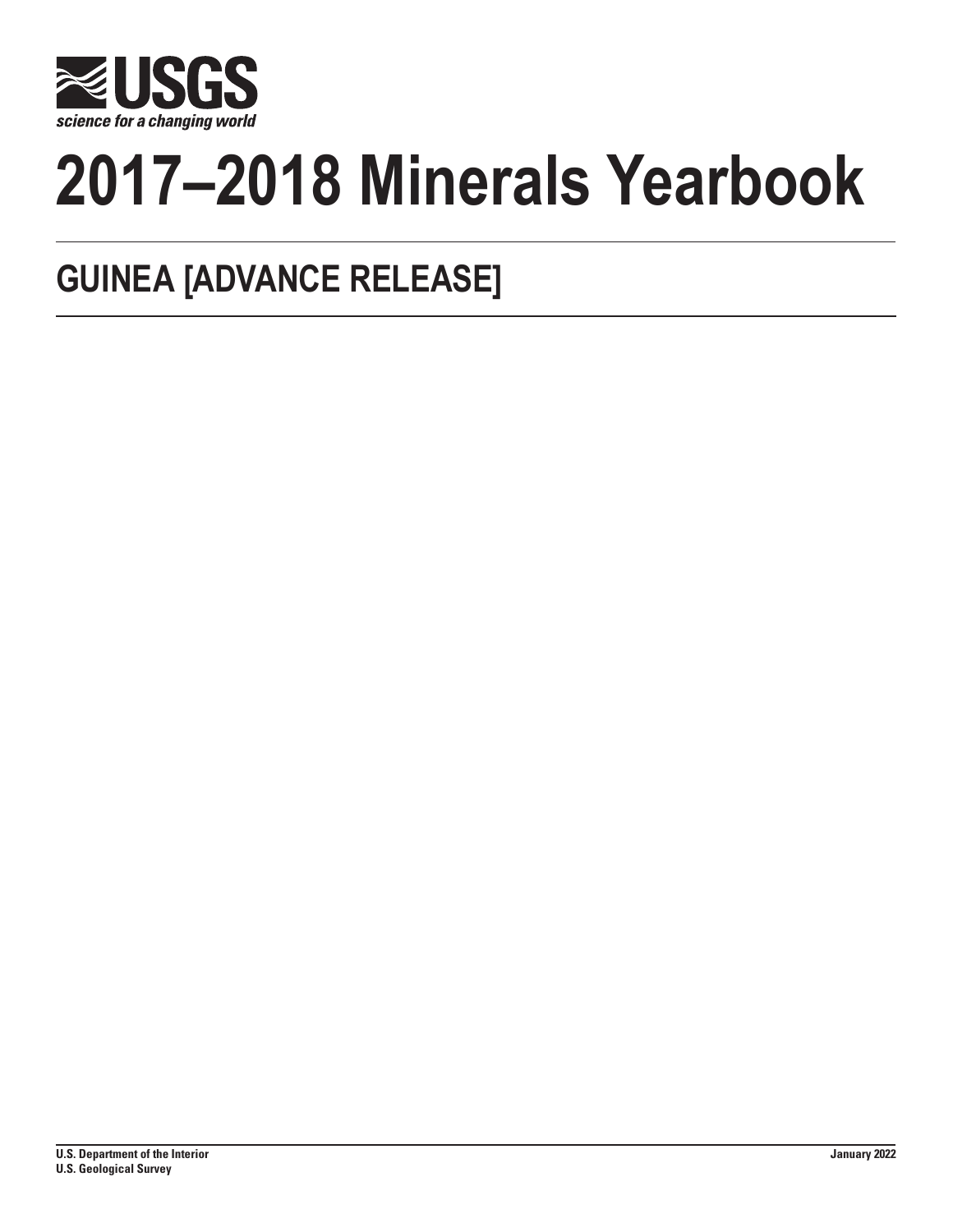## **The Mineral Industry of Guinea**

### By Alberto Alexander Perez

#### **Note: In this chapter, information for 2017 is followed by information for 2018.**

Guinea's real gross domestic product (GDP) was projected to increase by 6.7% in 2017 compared with an increase of 6.6% in 2016, and the rate of inflation was about 7.8%; the nominal GDP was nearly \$9.2 billion. The country produced bauxite, cement, diamond, and gold, and it had significant undeveloped iron ore resources. In 2017, Guinea was the world's third-ranked producer of bauxite, accounting for 15% of the world's output, and the 15th-ranked producer of gem diamond (table 1; International Monetary Fund, 2017a; 2017b, p. 26; Ministry of Mines and Geology, 2017, p. 10; Bray, 2018, 2019; Olson, 2018).

Guinea held the world's largest bauxite reserves, which were estimated to be 7.4 billion metric tons (Gt). The country's proven iron ore reserves were estimated to be 20 Gt and to have an estimated average iron content of at least 60% (Ministry of Mines and Geology, 2017).

#### **Minerals in the National Economy**

The mining sector in Guinea had been a key driver of Guinea's economic growth; however, it had a limited effect on job creation, as mining accounted for only 3% of the employed population. In comparison, the agricultural sector accounted for 70% of the employed population in the country. The portion of the GDP generated by mining in 2017 was projected to increase by 13.7% compared with that of 2016. Exports of mining products were valued at \$2.6 billion in 2017 compared with \$1.9 billion in 2016, which was an increase of about 37% (International Monetary Fund, 2017b, p. 15, 26–27).

#### **Government Policies and Programs**

The Ministère des Mines et de la Géologie [Ministry of Mines and Geology] was the Government agency in charge of overseeing the implementation of Guinea's mining code, and Société Guinéenne du Patromoine Minier (Soguipami) [Guinean Mining Heritage Society] was the entity in charge of acting on behalf of the Government in all mining ventures and of promoting Guinea's mineral sector abroad. The legislative framework for Guinea's mineral sector is provided by law L/2013/053/CNT of April 2013. Guinea's amended mining code committed the country to increase transparency in the mining sector, reduce taxes and royalties, and hire Guinean residents (Library of Congress, 2013; U.S. Department of State, 2016, p. 26).

#### **Production**

Diamond production, gem and industrial, increased by about 61% each. Bauxite (dry basis) production increased by 46.5%, and gold production increased by 18.2%, whereas cement production was estimated to have remained at about the same level as in 2016. Data on mineral production are in table 1.

#### **Structure of the Mineral Industry**

Guinea's mining and mineral-processing operations were privately owned but had a significant share of Government ownership as well. Artisanal miners mined diamond and gold at various locations throughout the country. Table 2 is a list of major mineral industry facilities.

#### **Commodity Review**

#### *Metals*

**Bauxite and Alumina.**—The SMB-Winning consortium (SMB-Winning)—a consortium composed of the SMB, Wei Qiao Group of China, Winning International Group of Singapore, United Mining Supply Guinée SARL, and the Government of Guinea—which was a 10% shareholder in the consortium—announced in November that it was planning the construction of an alumina refinery to be completed in 2018. Along with this construction project, the company stated that it was also planning to construct a railway that would run the length of the Boke corridor. SWB-Winning was a leading trading company and exporter of bauxite in Guinea, and the president of SWB-Winning stated that, by November, the consortium had already exported 30 million metric tons (Mt) of bauxite, which, he said, made Guinea the leading bauxite exporter in the world. The bauxite was exported to China (SMB-Winning, 2017).

Guinea accounted for 25% of the world's total bauxite reserves. The Compagnie des Bauxites de Guinée (CBG) owned the Sangaredi Mine, which was the largest bauxite mine in the country. CBG was a joint venture of Halco Mining Inc. (Alcoa Inc. of the United States, 45%; Rio Tinto plc of the United Kingdom, 45%; and Dadco Group of Germany, 10%), which owned a 51% share, and the Government of Guinea, which owned a 49% share. In 2017, Sangaredi's total bauxite reserves were estimated to be 332 Mt of ore grading  $48.8\%$  Al<sub>2</sub>O<sub>3</sub>, including 170 Mt of proved reserves grading  $48.4\%$   $\text{Al}_2\text{O}_3$  and 162 Mt of probable reserves grading 49.3%  $Al_2O_3$ . The mine produced 15.4 Mt of bauxite in 2017 compared with 16 Mt in 2016, which was a 4% decrease (table 2; Rio Tinto plc, 2018, p. 225, 228; Bray, 2019).

United Company RUSAL of Russia continued to delay production at the Dian-Dian bauxite project during 2017. The company had announced in March 2016 that it would delay the Dian-Dian bauxite project until 2017 owing to low aluminum prices. As of the end of 2017, the project continued to be idle. RUSAL had launched the first stage of the project in 2014, which included the construction of a 3-million-metric-ton-peryear-(Mt/yr) bauxite mine that was to be completed in 2018. The second phase of the project would include the rampup of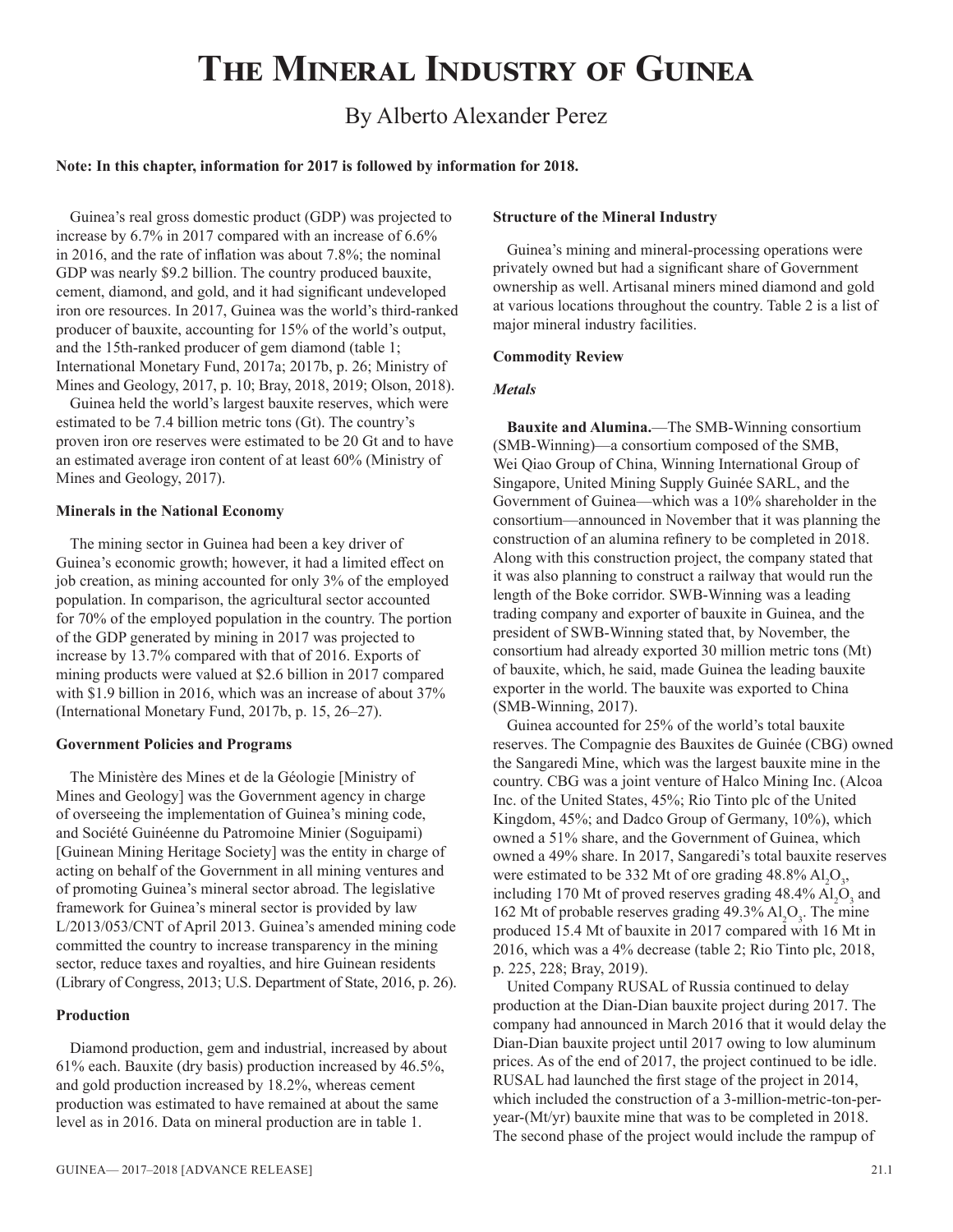bauxite production to 6 Mt/yr by 2021. RUSAL stated that, by the end of 2020, it would discuss with the parties involved the possibility of constructing a 1.2-Mt/yr alumina refinery. RUSAL also stated that it was to resume operations at the suspended Friguia alumina complex, although a specific date was not announced. Mineral resources at Dian-Dian were estimated to be 564 Mt (Thomson Reuters, 2016; United Company RUSAL, 2017, p. 21–24, 50–54, 100, 178; 2018, p. 31).

In 2016, Anglo-African Minerals plc (Anglo-African) of the United Kingdom entered into a joint venture with China New Era Group Corp. and China Geo-Engineering Corp. to codevelop its FAR project, which Anglo-African was developing through its wholly owned subsidiary Forward Africa Resources (FAR). The project is located in the Dubreka and Kindia Prefectures. Anglo-African also was developing two other projects, the Somalu and the Toubal projects, which are located near Mamou and Tougue, respectively. As of November 2015 (the latest date for which data were available), the Joint Ore Reserves Committee (JORC)-compliant mineral resources of the FAR project were estimated to be 73 Mt of bauxite, including 26 Mt of measured resources, 11 Mt of indicated resources, and 36 Mt of inferred resources. The inferred JORC-compliant resources for the Somalu project were estimated to be 459 Mt of bauxite grading  $43\%$   $Al_2O_3$ . The inferred JORC-compliant resources for the Toubal project were estimated to be 722 Mt of bauxite grading  $43\%$   $\mathrm{Al}_2\mathrm{O}_3$  (Anglo-African Minerals plc, 2016).

**Gold.**—In 2017, gold production at the Lefa Mine, which was operated by Netherlands-based Nord Gold N.V. (Nordgold), increased by 7.2% to 6,494 kilograms (kg) from 6,056 kg in 2016. The increase was due in part to an increase in the grade of the ore mined, and also an increase in the amount of ore milled. In 2016, Nordgold finalized a preliminary design for a new tailings storage facility, and it applied for the relevant permits in the first part of 2017. The company had also reported that the mine's exploration program was expanded to include regional oxide deposits located up to 45 kilometers (km) away from the mine (Nord Gold N.V., 2018, p. 10, 26, 30, 32).

In 2017, AngloGold Ashanti Ltd. of South Africa announced that it was investing \$115 million over 2 years to construct a hard-rock processing plant at the Siguiri Mine to make it possible to develop the significant sulfide-ore potential that exists on the current company-owned mining concession. The company also reported that it was building a new powerplant at a cost of \$43 million to produce electricity for the new facility. Production at the Siguiri Mine increased to about 10,078 kg from 8,055 kg in 2016 as a result of the increase in the amount of ore processed. As of December 2015 (the latest date for which these data were available), the total inclusive mineral resources, including measured, indicated, and inferred, were estimated to be 191.8 Mt at a grade of 0.89 gram per metric ton (g/t) gold and containing 171 t of gold. The mineral reserves were estimated to be 99.7 Mt of ore grading 1.02 g/t gold and containing 101 t of gold (AngloGold Ashanti Ltd., 2015, p. 39, 82, 90–91; 2018, p. 91–99).

**Iron Ore.**—In 2016, Rio Tinto agreed to sell its stake in the Simandou iron ore project to Aluminum Corporation of China Ltd. (Chinalco). This was a nonbinding agreement that set the principal terms of sale with the objective of having

a binding agreement signed within 6 months. By the end of 2017, however, no agreement had been signed, and it seemed likely that Rio Tinto would retain its stake in the project if the agreement was not renegotiated in 2018; in the meantime, Simandou remained undeveloped (Rio Tinto plc, 2016).

In 2014, joint-venture partners Rio Tinto (47%), Chinalco (41%), and the International Finance Corporation (IFC) (4.5%) signed an investment framework contract with the Government of Guinea (7.5%) for the development of the Simandou South (Blocks 3 and 4) iron ore project. The contract was approved for ratification by the Guinean National Assembly in June 2014 and approved by the Executive branch and Supreme Court in August 2014. The first stage in the development of the project included the completion of a bankable feasibility study and the establishment of a funding consortium to build associated infrastructure. The bankable feasibility study was expected to be submitted to the Government of Guinea in 2015; however, it was delayed owing to the Ebola virus disease outbreak. The joint-venture partners were working to finalize the bankable feasibility study for the mine and infrastructure in 2015, and the final copy of the study was submitted to the Government in May 2016 (Rio Tinto plc, 2015a, p. 1; 2015b, p. 14; 2016).

The Simandou South project is located 550 km southeast of Conakry, and the concession was held by Simfer S.A. (a subsidiary of Rio Tinto). The project was considered to host one of the world's largest undeveloped high-grade iron ore deposits and was expected to produce about 100 Mt/yr of iron ore upon commissioning. As of 2015, total resources, including measured, indicated, and inferred, were estimated to be 835 Mt grading 65% iron. The project was expected to generate about \$1.5 billion per year in Government revenue, to create about 4,500 direct jobs, and to employ 3,500 contractors. These estimated Government proceeds were based on long-term market forecasts for the production of 100 Mt/yr of iron ore at an average price of \$75 per metric ton (free on board) (Rio Tinto plc, 2015a, p. 1; 2015b, p. 14; 2016).

Consolidated Growth Holdings Ltd. of the United Kingdom (CGH) was the principal owner of the Nimba iron ore project. The Nimba project's total JORC-compliant resources were estimated to be 205.2 Mt grading 57.8% iron at a cutoff of 40%. The Nimba project is located in southeastern Guinea near the border with Liberia and Côte d'Ivoire and consisted of a nearsurface hematite banded iron formation deposit. At the end of 2017, the project continued to be in the preliminary feasibility stage (Consolidated Growth Holdings Ltd., 2019).

#### *Industrial Minerals*

**Diamond.**—Guinea produced an estimated 181,000 carats of diamond (industrial and gem) in 2017, which was an increase of about 61%. The increase was owing mostly to fluctuations in diamond prices internationally and increased demand for diamond in international markets (Kimberley Process, 2018; Olson, 2019).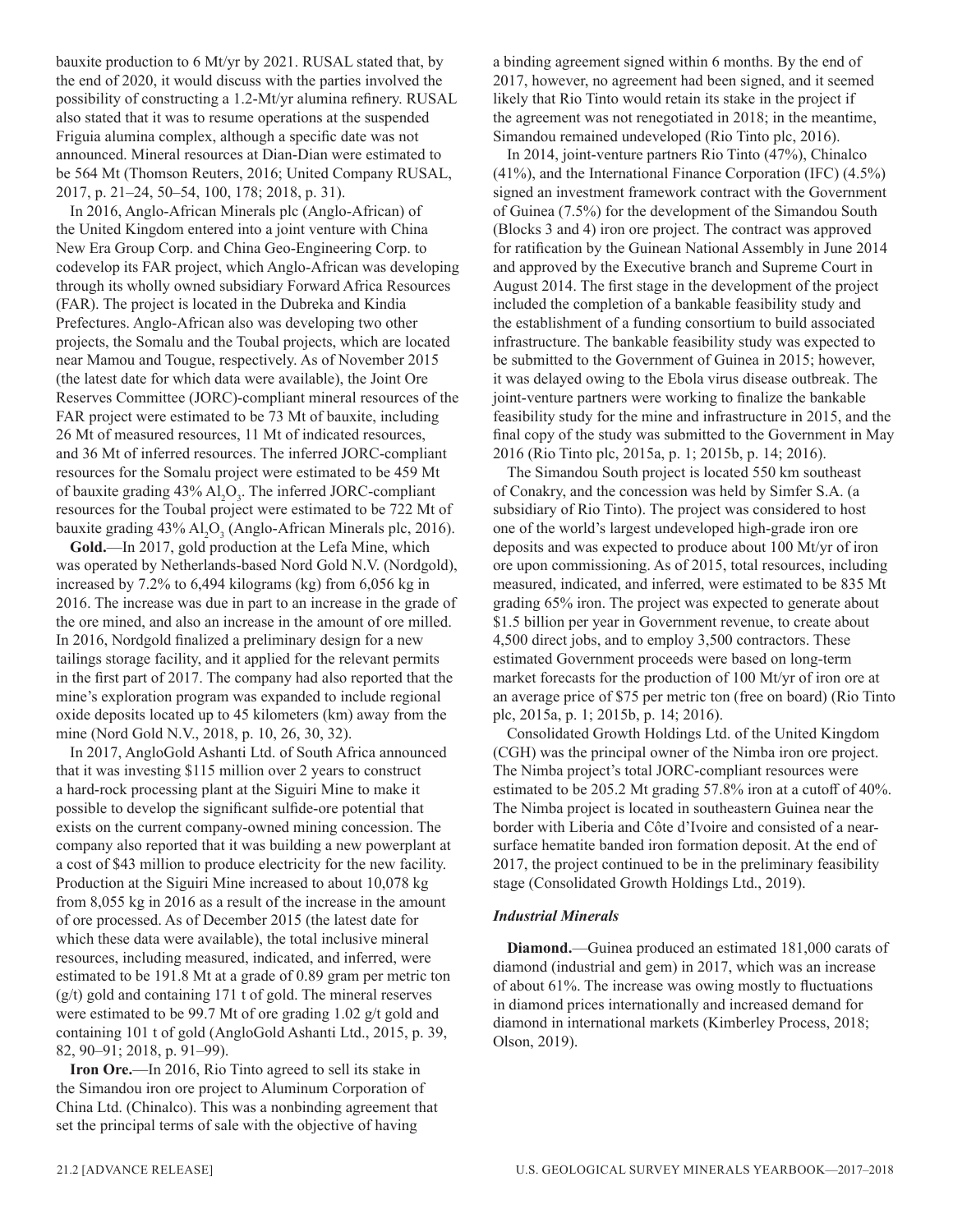#### **MINERAL INDUSTRY HIGHLIGHTS 2018**

In 2018, Guinea's real GDP increased by 6.2% compared with a 6.7% increase in the previous year. The country produced bauxite, cement, diamond, and gold, and it had significant undeveloped iron ore resources (International Monetary Fund, 2017a).

In June 2018, RUSAL announced the reopening of the Friguia alumina refinery. In 2016, RUSAL had reached an agreement with the Government of Guinea to reopen the refinery; this agreement stated that the facility would produce between 550,000 and 600,000 metric tons per year (t/yr) of alumina within one year of the reopening of the refinery. The Friguia refinery had a nameplate capacity of 650,000 t/yr and had been idle since 2012 owing to market conditions (Aluminium Insider, 2018).

In August, Alufer Mining Ltd. (Alufer) of Guernsey, Channel Islands [United Kingdom] shipped the first ore from the Bel Air bauxite mine, located near Cap Verga. Alufer had discovered the bauxite deposit in Bel Air and obtained a license to build a mine from the Government of Guinea in 2010. Alufer also reported that it had secured a long-term agreement with China State Power Investment Co. (SPIC) to provide bauxite to SPIC's alumina refineries in China. The company reported that it would ramp up production to reach a target of 5.5 Mt/yr, without indicating the expected time that this rampup would take place (Mining Review Africa, 2018).

#### **Outlook**

Guinea's GDP increased in 2018, and the International Monetary Fund forecasts growth in the country for the next few years. Bauxite production will continue to be a major engine of development in the country, and the country's supply relationship with Chinese companies is expected to continue or increase for the foreseeable future. Also, there is great potential for the development and mining of Guinea's iron ore resources in the near future.

#### **References Cited**

- Aluminium Insider, 2018, RUSAL restarts operations at Guinea's Friguia alumina refinery: Aluminum Insider, June 22, 1 p. (Accessed December 18, 2019, at https://aluminiuminsider.com/rusal-restartsoperations-at-guineas-friguia-alumina-refinery/.)
- Anglo-African Minerals plc, 2016, Shareholder information memorandum: London, United Kingdom, Anglo-African Minerals plc, 3 p. (Accessed December 17, 2018, at https://www.angloafricanmineralsplc.com/app/ download/27123724/Shareholder+IM+September+2016+v3.2.pdf.)
- AngloGold Ashanti Ltd., 2015, Mineral resource and ore reserve report 2015: Newtown, South Africa, AngloGold Ashanti Ltd., 206 p. (Accessed February 8, 2021, at https://thevault.exchange/?get\_group\_ doc=143/1502780767-MineralResourceandOreReserveReport2015.pdf.)

AngloGold Ashanti Ltd., 2018, Integrated report: Johannesburg, South Africa, AngloGold Ashanti Ltd., 199 p. (Accessed February 20, 2019, at http://www.aga-reports.com/17/download/AGA-IR17.pdf.)

Bray, E.L., 2018, Bauxite and alumina: U.S. Geological Survey Mineral Commodity Summaries 2018, p. 30–31.

Bray, E.L., 2019, Bauxite and alumina: U.S. Geological Survey Mineral Commodity Summaries 2019, p. 30–31.

Consolidated Growth Holdings Ltd., 2019, Mount Nimba: London, United Kingdom, Consolidated Group Holdings Ltd., 1 p. (Accessed February 19, 2019, at http://www.cgh-limited.com/portfolio/nimba.)

International Monetary Fund, 2017a, Guinea—At a glance. Washington DC, International Monetary Fund web page. (Accessed October 17, 2020, at https://www.imf.org/en/Countries/GIN.)

International Monetary Fund, 2017b, Guinea—Request for a three-year arrangement under the extended credit facility—press release; staff report; and statement by the Executive Director for Guinea: Washington, DC, International Monetary Fund Country Report No. 17/387, December, 144 p. (Accessed February 15, 2019, at https://www.imf.org/~/media/Files/ Publications/CR/2017/cr17387.ashx.)

Kimberley Process, 2018, Annual global summary—2017 production, imports, exports and KPC counts: Kimberley Process, 1 p. (Accessed February 10, 2019, at https://kimberleyprocessstatistics.org/static/pdfs/ public\_statistics/2017/2017GlobalSummary.pdf.)

Library of Congress, 2013, Guinea—Mining code amended: Washington, DC, Library of Congress, July 31. (Accessed July 31, 2019, at http://www.loc.gov/ law/foreign-news/article/guinea-mining-code-amended/.)

Mining Review Africa, 2018, Alufer mining ships first bauxite from Guinea mine on time and budget: Mining Review Africa, August 18, 1 p. (Accessed December 19, 2019, at https://www.miningreview.com/west-africa/ alufer-mining-ships-first-bauxite-from-guinea-mine-on-time-and-budget/.)

Ministry of Mines and Geology [Guinea], 2017, Mineral potential and mining investment opportunity in Guinea: Ministry of Mines and Geology, 29 p. (Accessed February 28, 2019, at http://www.cgs.gov.cn/ddztt/kydh/2017kydh/ kjcx/201709/P020170921518054322159.pdf.)

Nord Gold N.V., 2018, Annual report 2017: Amsterdam, Netherlands, Nord Gold N.V., 164 p. (Accessed February 28, 2018, at http://www.nordgold.com/ upload/iblock/c2c/2017%20Nordgold%20Annual%20Report.pdf.)

Olson, D.W., 2018, Gemstones: U.S. Geological Survey Mineral Commodity Summaries 2018, p. 66–67.

Olson, D.W., 2019, Gemstones: U.S. Geological Survey Mineral Commodity Summaries 2019, p. 66–67.

Rio Tinto plc, 2015a, Local content policy for the Simandou integrated mining and infrastructure project: London, United Kingdom, Rio Tinto plc, November 24, 50 p. (Accessed February 18, 2019, at http://www.riotinto.com/ documents/151124 Simandou%20Local%20Content%20Policy EN.pdf.)

Rio Tinto plc, 2015b, Simandou south supports increased Guinean participation through its local content policy: London, United Kingdom, Rio Tinto plc press release, 3 p. (Accessed February 8, 2019, at http://www.riotinto.com/ documents/MediaReleases-simandou/151130\_Simandou%20supports%20 increased%20Guinean%20participation\_EN.pdf.)

Rio Tinto plc, 2016, Rio Tinto agrees Heads of Agreement to sell its stake in the Simandou project to Chinalco: London, United Kingdom, Rio Tinto plc, October 28, 1 p. (Accessed February 18, 2019, at http://www.riotinto.com/ media/media-releases-237\_19886.aspx.)

Rio Tinto plc, 2018, Annual report 2017: London, United Kingdom, Rio Tinto plc, 258 p. (Accessed February 20, 2019, at https://www.riotinto.com/ documents/RT\_2017\_Annual\_Report.pdf.)

SMB-Winning, 2017, Africa Guinée—Le consortium SMB-Winning annonce la construction d'une raffinerie d'alumine en Guinée [The SMB-Winning consortium announces the construction of an alumina refinery in Guinea]: Conakry, Guinea, SMB-Winning press release, November 28. (Accessed February 18, 2019, at http://www.smb-guinee.com/africa-guinee-leconsortium-smb-winning-annonce-la-construction-dune-raffinerie-dalumineen-guinee/.)

Thomson Reuters, 2016, Russia's RUSAL delays bauxite project in Guinea until end-2017: Thomson Reuters, April 28. (Accessed February 17, 2019, at https://af.reuters.com/article/commoditiesNews/idAFL5N17V891.)

United Company RUSAL, 2017, Annual report 2016—Creating value: Moscow, Russia, United Company RUSAL, 337 p. (Accessed February 17, 2019, at https://rusal.ru/upload/iblock/a6d/2016Annual%20Report%20-%20 English%20version.pdf.)

United Company RUSAL, 2018, Interim report 2018: Moscow, Russia, United Company RUSAL, 106 p. (Accessed February 17, 2019, at https://rusal.ru/ upload/iblock/09d/LTN20180820039.pdf.)

U.S. Department of State, 2016, Doing business in Guinea: Washington, DC, U.S. Department of State, 56 p. (Access October 1, 2019, at https://gn.usembassy.gov/wp-content/uploads/sites/218/2017/04/ Guinea-CCG-2016-.pdf).